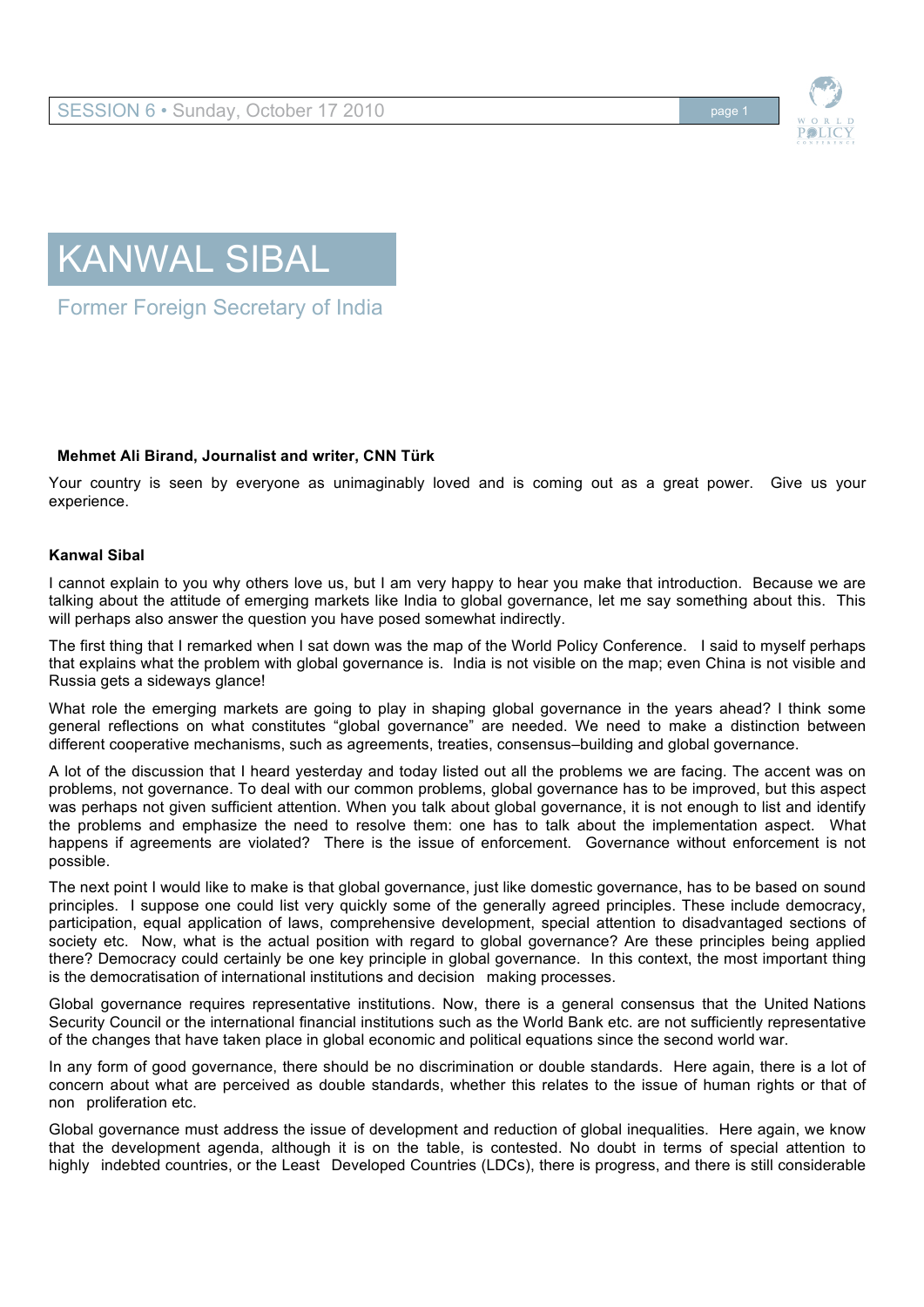

aid going to developing countries. However, on a larger canvas, if you consider the problem in the Doha Round, for example, the development agenda is basically being contested.

Global governance has to be a joint enterprise and not an attempt to impose order by powerful countries. In the past decade or two, there was an attempt to create a new political or economic order, but it did not succeed. I also think the policy of sanctions is something that can be debated, as to whether in effect it achieves the intended results.

There is also a perception that the idea of global governance is heavily weighted in favour of what are called universal western values, those of democracy, the market economy and human rights. These values have great intrinsic merit and the fact that they represent "western" values is not a reason to contest them. However, in the actual translation of these values into practice, there is a problem. Sometimes democracy is seen as a crusade, and there is an attempt to impose it on others. The ideology of the market economy has suffered a huge setback because of the recent financial crisis. In the area of human rights, there are in fact grievous violations in some parts of the world, yet there is a feeling that the issue is treated in a somewhat discriminatory matter, which gives rise to criticism about double standards.

Now, there is an important question. Does global governance mean integrating rising powers into the existing system or agreeing to change it? If so, what is the scope and the pace of the change? Then, there is the issue of sovereignty versus global governance, which was raised in earlier discussions. A lot of the ideas about the place of national sovereignty in today's world are being heavily influenced by the European Union's thinking. These big and important European powers have pooled their sovereignty in certain areas for the common good. However, that is not quite the paradigm which applies to most parts of the world.

In fact, I would make the point- and this is not a criticism of the United States- it is simply a *constatation*, as you say in French. The US is most attached to sovereignty; it distrusts the United Nations, it did not join the Law of the Sea Convention or the International Criminal Court; it did not ratify the Comprehensive Nuclear-Test Ban Treaty (CTBT). In Afghanistan, while it is a common problem, they have a separate military operation- Enduring Freedom- alongside the ISAF forces. In UN peacekeeping, the American Government will not accept American soldiers coming under foreign command.

The structural problems of global governance are very important. The uni polar phase is over, but in so far as multi polarity is concerned, there is a dichotomy in the attitude of some countries that oppose US dominance. They want multi polarity globally, but they would want uni polarity in their own regions. Then, there is the fact mentioned just now about the enormous US defence capacity; the US defence budget is actually larger than that of all the other countries put together. To what extent does this condition global governance?

The US contributes enormously to global stability, but there are areas in which one can say that it also contributes to instability. The political part is known, especially the war on Iraq. On the financial side, the role of the dollar as a reserve currency, the US living beyond its means, its low rate of saving, the problem of global imbalances caused by US overspending and China's excess savings, are governance issues. The larger question about what the perceived US decline implies in terms of global governance needs to be answered.

It is important to note that good domestic governance contributes to better global governance. The two are inter-linked. Bad domestic governance aggravates the problems of good global governance. Countries can give attention to environmental protection, control over emissions, poverty alleviation, health, education and social reform etc, and in this way improve regional and global governance.

India has a vital stake in global governance. We have 1.1 billion people. We have a role in the issues of climate change, environment, population, trade, the WTO, availability of technology and raw materials for our growing economy etc. Exchange rate issues, global financial management, investment flows, terrorism, extremism and cyberspace also affect us. India has huge stakes in most issues.

Our problem is that we have too much of a spirit of independence and we tend to resist what we see as discriminatory. We are big enough to resist, but not strong enough to impose our views, or induce change and better balances. We are neither disruptive of the present order nor fully supportive. Since we are not heavily dependent on any single country or bloc for our defence and economic ties, we have a little more margin for manoeuvre. We are willing to play within the broad system suitably reformed. We want to play a more prominent role in the international system.